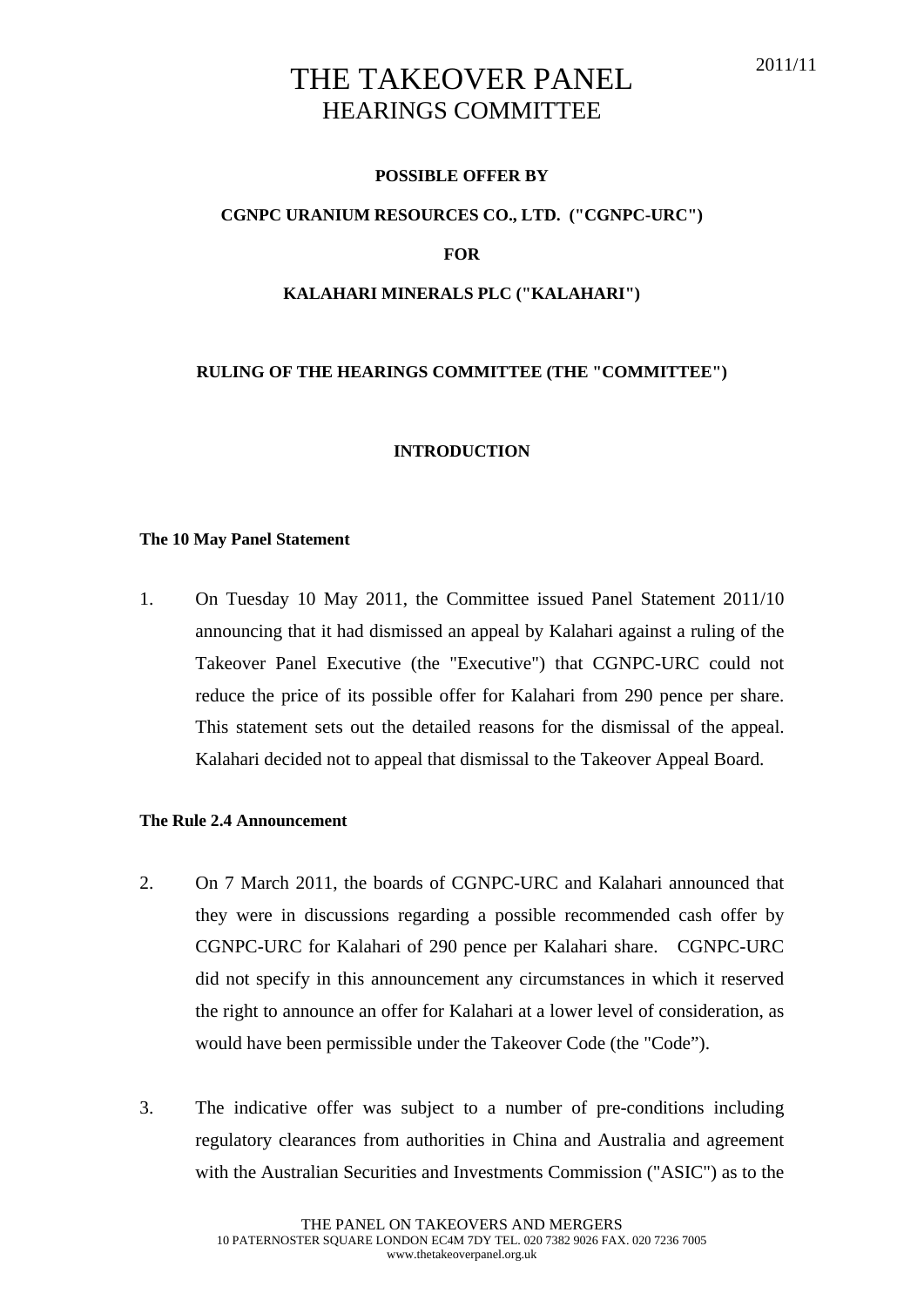terms on which CGNPC-URC could indirectly acquire an interest in more than 20% of Extract Resources Limited ("Extract").

## **The Code**

4. Under Rule 2.4(c) of the Code, except with the consent of the Panel, any offer announced by CGNPC-URC for Kalahari must be made on terms that are the same as, or better than, those specified in the announcement made on 7 March. Paragraph 4.1.4 of PCP 2004/2, which led to the introduction of Rule 2.4(c), stated that the consent of the Panel should only be granted in "wholly exceptional circumstances". The Rule itself (and the Notes on the Rule) did not refer to any criterion for the grant of consent.

## **Kalahari and Extract**

- 5. Kalahari's principal asset is its holding of 42.8% of the issued share capital of Extract. Extract is an international uranium exploration and development company. The principal asset of Extract is its 100% ownership of the Husab Uranium Project ("Husab") in Namibia.
- 6. Kalahari's shares are traded on the AIM Market of the London Stock Exchange ("AIM") and also the Namibian Stock Exchange. At the indicative offer price of 290 pence per share, Kalahari's issued ordinary share capital had a value of approximately £711 million. At the closing share price on AIM on 5 May of 228 pence, that value was about £560 million.
- 7. Extract is incorporated in Australia and its shares are listed on the Australian, Toronto and Namibian Stock Exchanges. On 5 May, Extract had a market capitalisation of about £1.3 billion.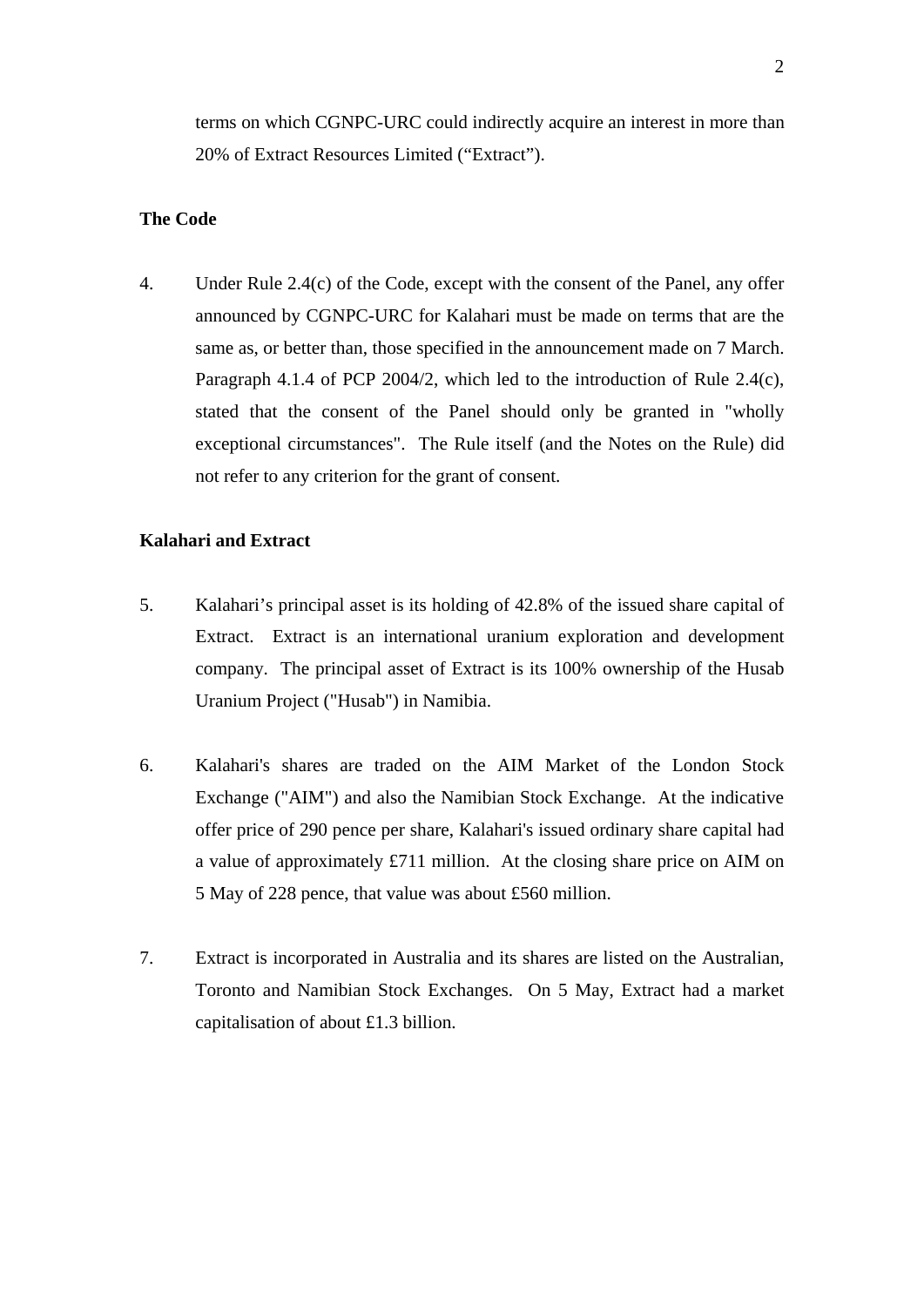#### **CGNPC-URC**

8. CGNPC-URC is a wholly-owned subsidiary of China Guangdong Nuclear Power Holding Corporation ("CGNPC"). CGNPC is a nuclear power producer owned by the People's Republic of China ("PRC") with material interests in nuclear fuels procurement and production.

## **Fukushima and the Issue**

- 9. Following the earthquake in Japan on 11 March, and its subsequent impact on the nuclear reactors at Fukushima, the boards of CGNPC-URC and Kalahari reached agreement on a revised indicative offer price of 270 pence per share, which, if made, would be recommended by the Kalahari board. It was contended that the Panel should consent to CGNPC-URC being able, in the event that it were to announce a firm intention to make an offer, to do so at 270 pence per share on the basis that the impact of the events in Japan on uranium production and pre-production companies (such as Kalahari) constituted wholly exceptional circumstances, or otherwise met the principles on which the Code is founded.
- 10. On 28 April, the Executive ruled, on the basis of the evidence provided to it, that the impact of the events in Japan on the possible offer by CGNPC-URC for Kalahari did not constitute wholly exceptional circumstances and that CGNPC-URC should not therefore be permitted to announce a firm offer for Kalahari at 270 pence per share. As a result of the Executive's ruling, CGNPC-URC had a choice to announce either:
	- (a) a firm offer for Kalahari at 290 pence per share; or
	- (b) that it had no intention to make an offer for Kalahari.

In the event of the latter, CGNPC-URC would be subject to Rule 2.8 and, by virtue of Note 6 on Rule 2.4, would not be permitted to announce an offer for Kalahari at less than 290 pence per share for three months following the date of such announcement, even with the agreement of the board of Kalahari (save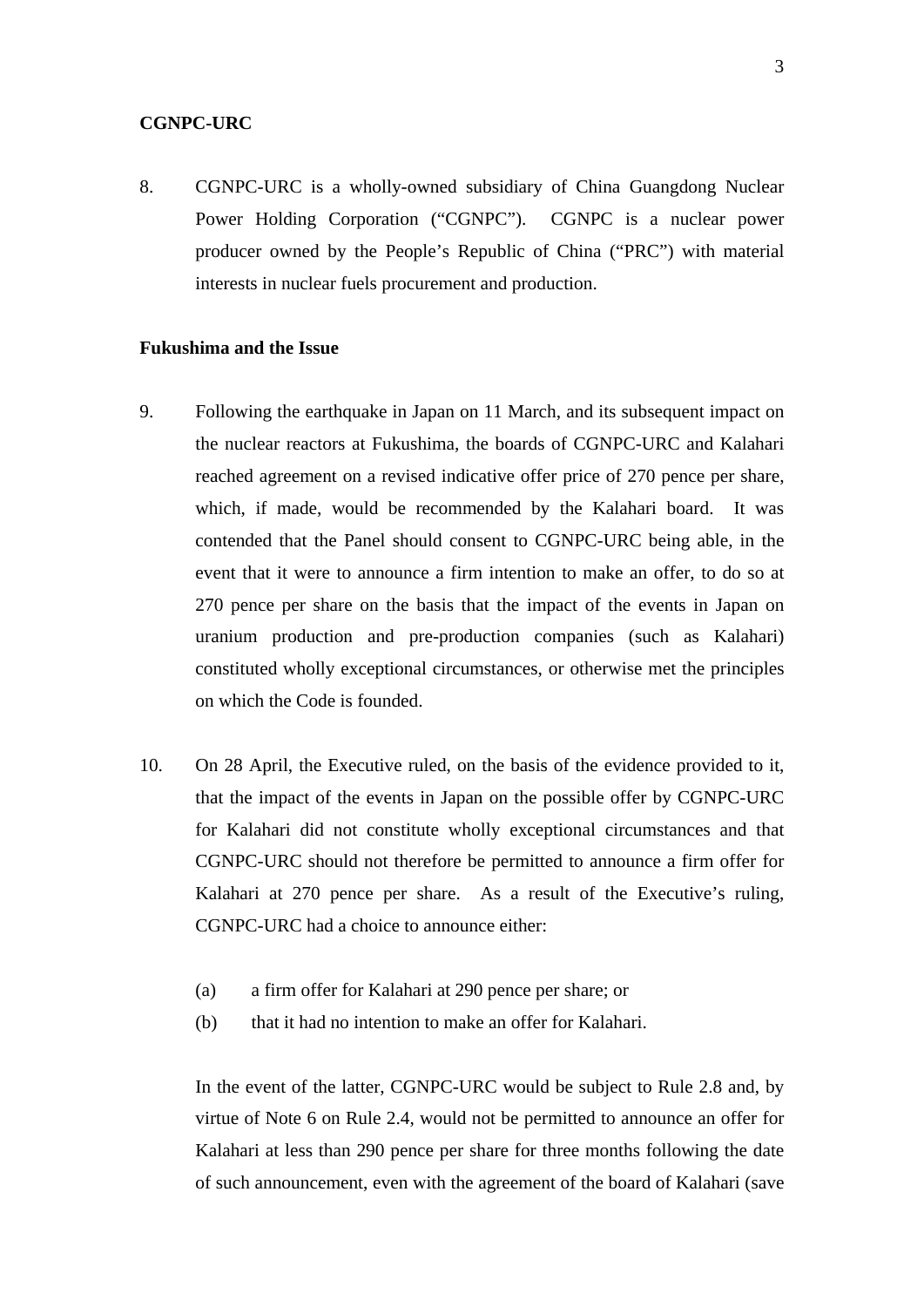to the extent that an event occurred in respect of which CGNPC-URC had reserved the right to set the "no intention to bid" statement aside at the time when that statement was made).

11. On 30 April, Kalahari requested that the Executive's ruling should be reviewed by the Hearings Committee.

## **THE HEARING**

- 12. The Hearings Committee of the Panel was convened on Tuesday 10 May to hear the appeal of Kalahari. The members of the Committee who were present are named in the Appendix to this Statement.
- 13. CGNPC-URC, whilst expressly stating that it was not appealing the ruling of the Executive, requested to be present at the hearing and to make submissions to the Committee. Both Kalahari and the Executive consented to this course and the Chairman of the Committee granted the request.
- 14. At the hearing, the submissions of the Executive were presented by the Director General. Kalahari was represented by Michael Todd QC instructed by Lawrence Graham LLP, and CGNPC-URC was represented by Ashurst LLP and Deutsche Bank.
- 15. Neither of the parties, nor CGNPC-URC, sought to call any witnesses. Each provided and exchanged written submissions on Friday 6 May.

## **THE CODE**

- 16. The relevant provisions of the Code are as follows:
	- (a) Rule 2.4(c):

"*Until a firm intention to make an offer has been notified, the Panel must be consulted in advance if any person proposes to make a statement in relation to the terms on which an offer might be made for the offeree company. Except*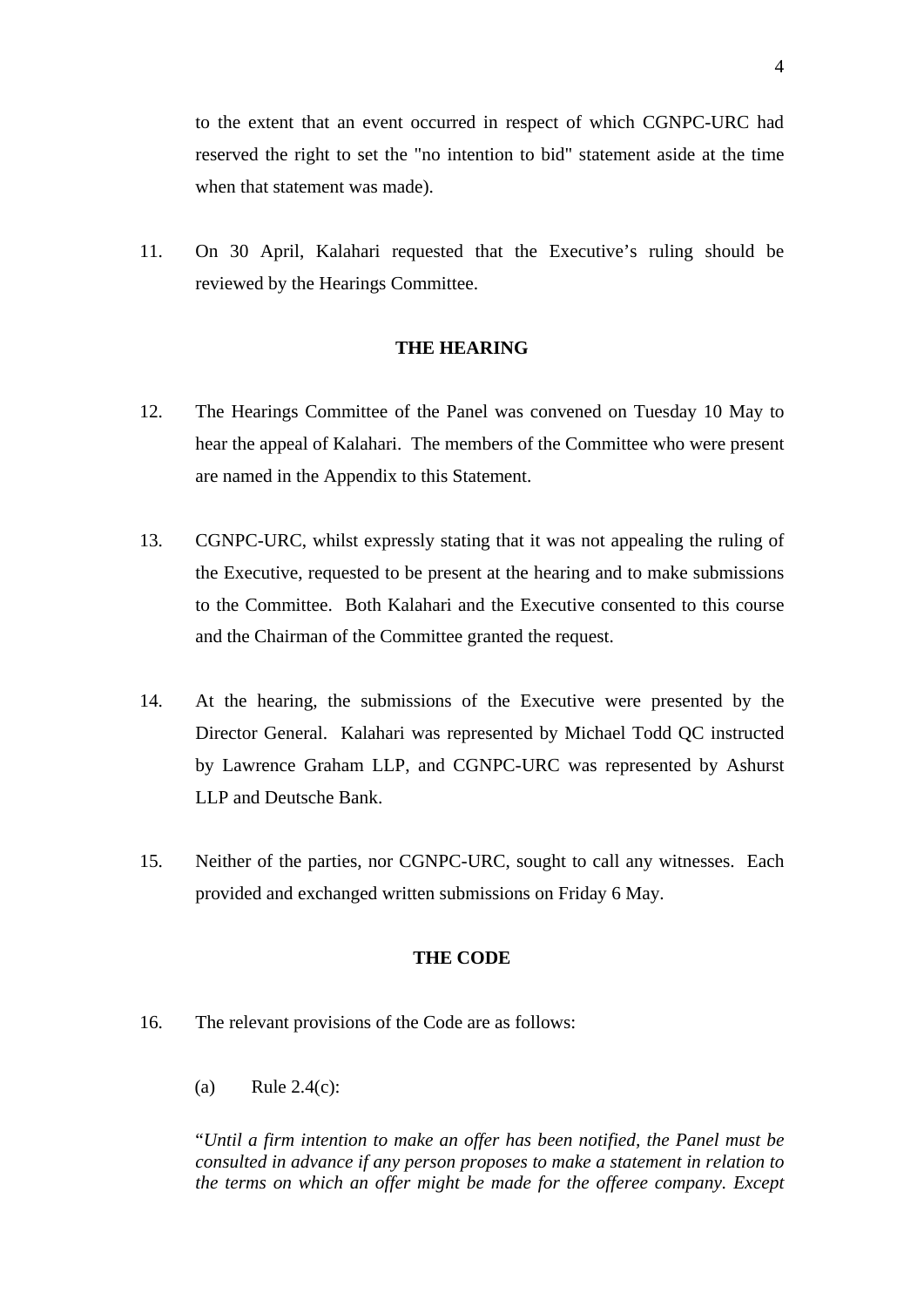*with the consent of the Panel, if any such statement is included in an announcement by a potential offeror or is made by or on behalf of a potential offeror, its directors, officials or advisers and not immediately withdrawn if incorrect, the potential offeror will be bound by the statement if an offer for the offeree company is subsequently made, unless it reserved the right not to be so bound at the time the statement was made. In particular:* 

*(i) where the statement concerned relates to the price of a possible offer…, any offer made by the potential offeror for the offeree company will be required to be made on the same or better terms. Where all or part of the consideration is expressed in terms of a monetary value, the offer or that element of the offer must be made at the same or a higher monetary value...; and* 

*(ii) where the statement concerned includes reference to the fact that the terms of the possible offer "will not be increased" or are "final" or uses a similar expression, the potential offeror will not be allowed subsequently to make an offer on better terms.* 

*See also Note 5.*"

(b) The position under the Code where a potential offeror states an indicative offer price without specifying any circumstances in which it has reserved the right to reduce that price is repeated in Note 5 on Rule 2.4, the relevant part of which provides as follows:

"*Except with the consent of the Panel, where a potential offeror has referred in a statement subject to Rule 2.4(c) to the level of consideration to be paid if an offer is made, that potential offeror will not be allowed subsequently to make an offer for the offeree company at a lower level of consideration unless there has occurred an event which the potential offeror specified in the statement as an event which would enable it to set aside the level of consideration referred to.*"

(c) Rule 2.4(c) was introduced into the Code in 2004 following the consultation on PCP 2004/2. The background to the Rule, and the Code Committee's view as to the approach to be adopted in applying it, is set out in paragraphs 4.1.1 to 4.1.6 of that consultation paper, which provide as follows:

## **"***4.1 Reducing a previously stated offer value*

*4.1.1 This issue of the extent to which a potential offeror should be bound by an earlier statement relating to the possible terms of its offer is most obviously in point where a possible offer announcement includes details of the offeror's proposed offer price. The Code Committee is*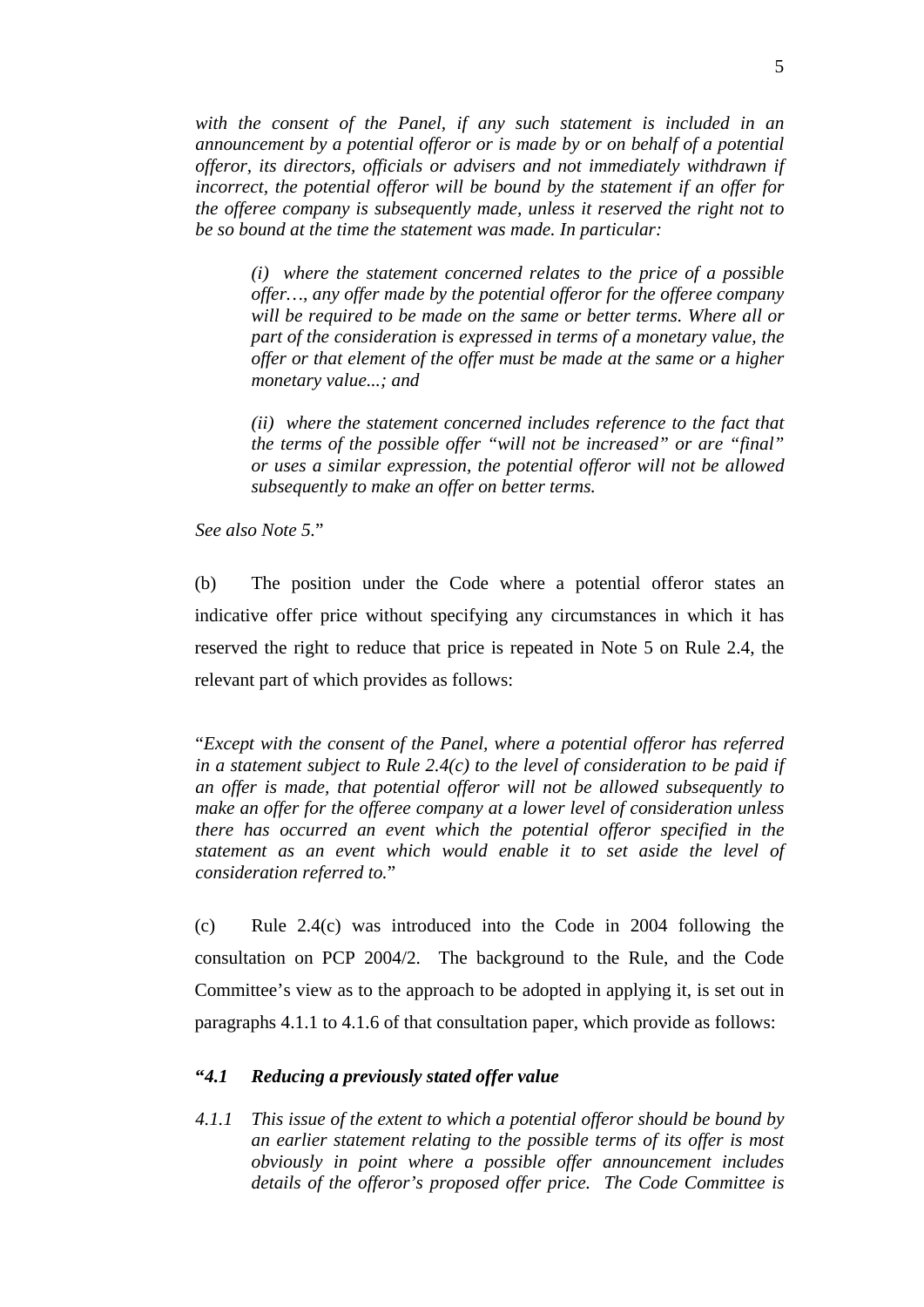*aware of occasions on which a potential offeror which has included details of its proposed offer price in this way has subsequently sought to be permitted to make a firm offer for the offeree company at a lower value or, at least, to do so with the recommendation of the board of the offeree company.* 

- *4.1.2 The argument in favour of allowing a potential offeror to make an offer at a lower price than it had previously indicated in an earlier announcement is that to do otherwise might have the effect of depriving offeree company shareholders of the possibility of considering an offer where the offeror is no longer in a position, or willing, to make its offer at the previously stated price. Not permitting an offer to be made in these circumstances might be considered to operate against the interests of shareholders, particularly where the lower offer is proposed to be made with the recommendation of the offeree company board.*
- *4.1.3 The counter-argument to the above position, however, is that, since there is no obligation to include details relating to the offer value in a possible offer announcement, it must be the case that the proposed offeror wants to derive some benefit from doing so and that the likely source of this benefit will be shareholders' and the market's reaction to the price. The maintenance of fair and orderly markets is crucial to the objective of the Code of providing an orderly framework within which takeover bids are conducted; the Code should, therefore, guard against the possibility of shareholders and the market being prejudiced by misleading statements or a lack of certainty, as would be the case if an offeror were permitted to make an offer at a lower value than it had previously indicated it was considering.*
- *4.1.4 Having considered these arguments, the Code Committee is of the view that where an unqualified statement is made by a potential offeror about the price at which it is considering making an offer, the principle of certainty and orderly conduct should prevail over the apparent disadvantages which might result from holding the offeror to the statement in a particular case (especially as the offeror is under no obligation to mention its proposed offer price). Accordingly, in the absence of wholly exceptional circumstances, a potential offeror electing to make such an unqualified statement should not be permitted subsequently to make an offer at below that price* [emphasis added]*. The Code Committee also believes that the same consequences should apply whether the statement is made in a formal announcement or informally, for example in an interview.*
- *4.1.5 However, in seeking to establish an appropriate balance between the potential disadvantages to shareholders of being deprived of the possibility of an offer and the undesirable consequences for shareholders and the market if they cannot rely on the accuracy of statements being made by an offeror, the Code Committee also considers, subject to the considerations in paragraph 4.1.6 below, that*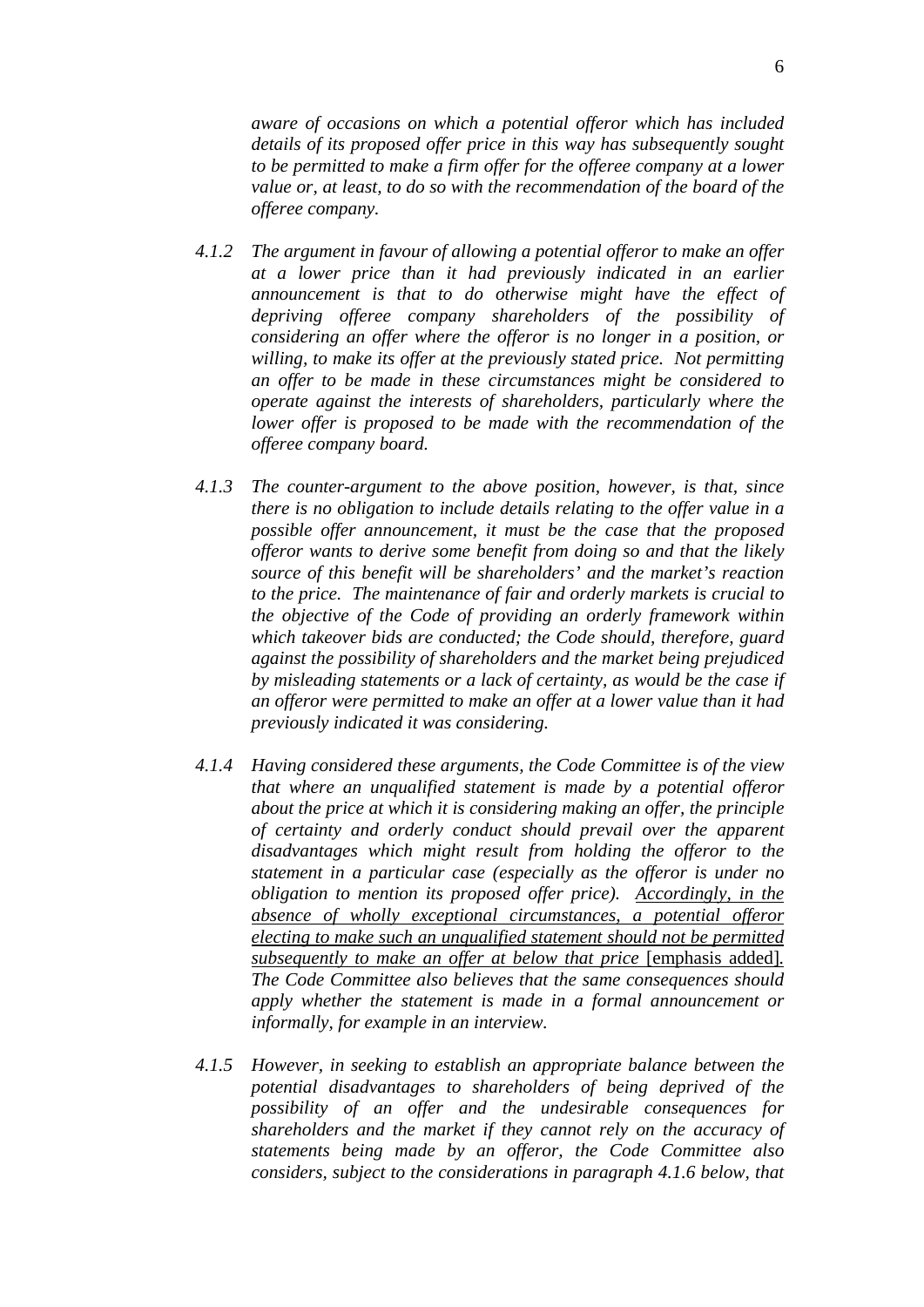*a potential offeror wishing to include details of its proposed offer price in a possible offer announcement or other statement should be able specifically to reserve the right at the time the preliminary announcement or statement is made subsequently to make any offer at a lower value and to state the circumstances in which it reserves the right to do so. The potential offeror should then be allowed (subject always to any obligation arising pursuant to Rules 6 and 11) to make an offer at a lower price if in the interim there has occurred an event that it had specified in the announcement would allow it to set its previous price aside. In such a case, so long as the circumstances in which the offeror might not be bound by its previous price statement are clearly specified at the time of the original announcement, the Code Committee believes that any concerns about a lack of certainty arising from the offeror's announcement are not sufficient to outweigh the prejudice that offeree company shareholders would suffer if the offeror was prevented from going ahead with its offer if those circumstances subsequently arose.* 

*4.1.6 The Code Committee does not believe, however, that a potential offeror should be free to specify any matter whatsoever it chooses as an event which will enable it to set aside its price and subsequently to make an offer at a lower value. In striking the appropriate balance between the competing interests referred to above, the Code Committee considers it important that any permitted reservation should be clear and unambiguous, and also that the fulfilment of the reservation should not depend on the subjective judgement of the offeror or be otherwise within the offeror's control. For example, therefore, a reservation relating to the offeror conducting satisfactory due diligence would not be acceptable as, due to the subjective nature of the reservation, the circumstances in which the offeror could set its price aside would remain uncertain. On the other hand, the recommendation of the board of the offeree company or a firm intention to make an offer for the offeree company being announced by a third party should always satisfy the necessary standard. In relation to any other matter that a potential offeror seeks to include as a reservation, the Code Committee is of the view that the Panel should be consulted in advance with a view to it determining whether the proposed reservation is sufficiently certain that it should be allowed.*"

(d) Note 6 on Rule 2.4 stipulates the time period for which the restrictions in Rule 2.4(c) will apply and provides as follows:

#### "*6. Duration of restriction*

*The restrictions imposed by Rule 2.4(c) will normally apply throughout the period during which the offeree company is in an offer period and for a further three months thereafter.*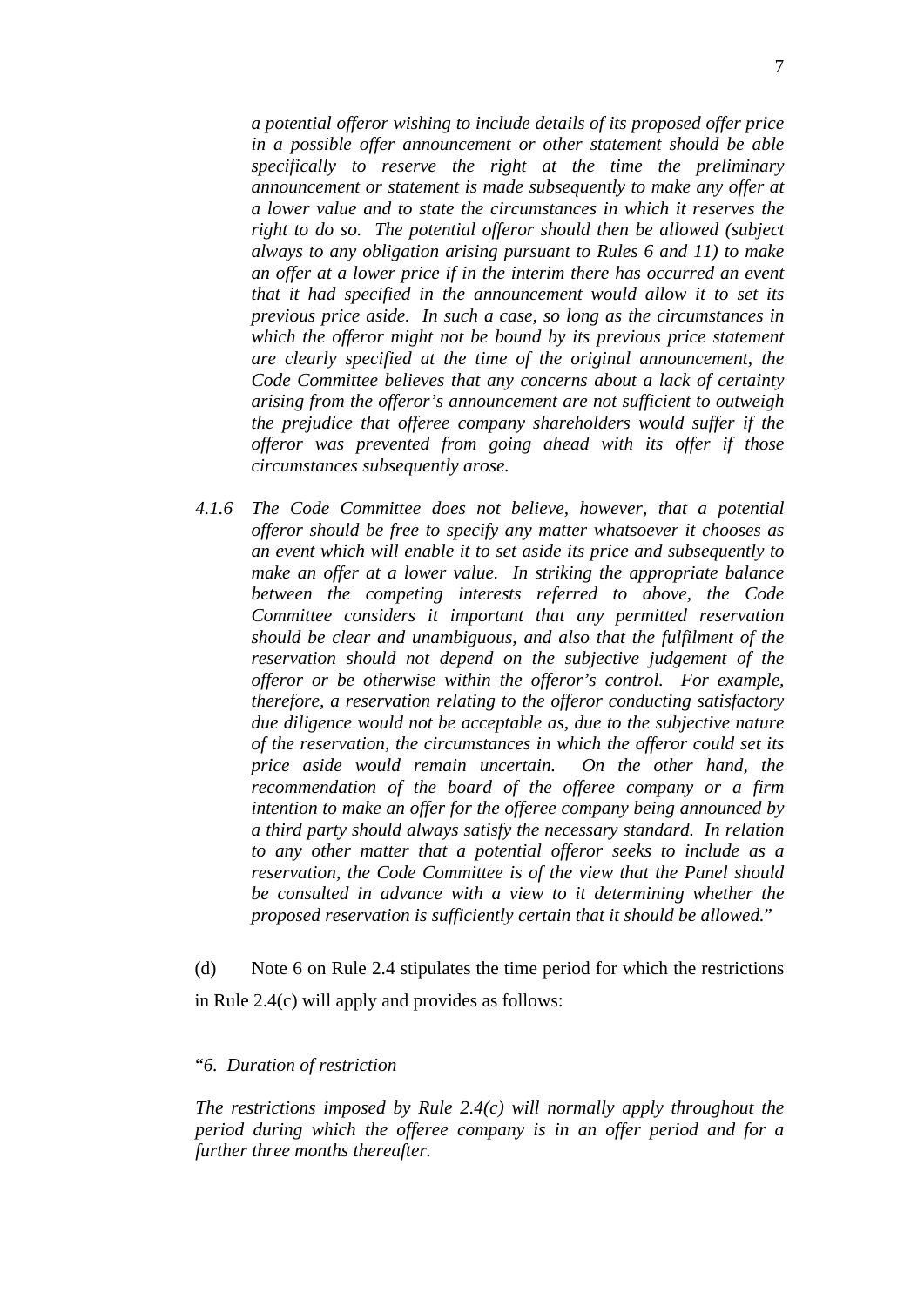*However, where a potential offeror has made a statement to which Rule 2.8 applies but the offeree company remains in an offer period, the restrictions imposed by Rule 2.4(c) will normally apply for three months following the making of the statement to which Rule 2.8 applies.*"

- 17. It was the submission of the Executive that the rationale for the three month period in Note 6 is to avoid Rule 2.4(c) being circumvented in circumstances where, as in this case, the potential offeror and the offeree company reach agreement on the terms of an offer which are lower than those stated in a previous announcement made by the potential offeror and where the potential offeror did not reserve the right at the time that the initial announcement was made to announce an offer on lower terms than those stated with the agreement of the board of the offeree company. The three month period referred to in Note 6 was introduced as this was consistent with the antiavoidance provisions in relation to "no increase" and "no extension" statements in the context of Rule 35.1.
- 18. The effect of the provisions referred to above is that, on the basis that CGNPC-URC did not specify any circumstances in which it reserved the right to announce an offer at a lower level of consideration than that stated in the announcement of 7 March, CGNPC-URC would only be permitted to announce a firm offer for Kalahari at less than 290 pence per share during the offer period and for three months thereafter with the consent of the Panel.
- 19. There are other provisions of the Code to which the attention of the Committee was drawn. Rule 32.2 provides in relation to "no increase" statements as follows:

## "*32.2 NO INCREASE STATEMENTS*

*If statements in relation to the value or type of consideration such as "the offer will not be further increased" or "our offer remains at xp per share and it will not be raised" ("no increase statements") are included in documents or announcements published in connection with an offer, or are made by or on behalf of an offeror, its directors, officials or advisers, and not withdrawn immediately if incorrect, only in wholly exceptional circumstances will the offeror be allowed subsequently to amend the terms of its offer in any way even if the amendment would not result in an increase of the value of the offer*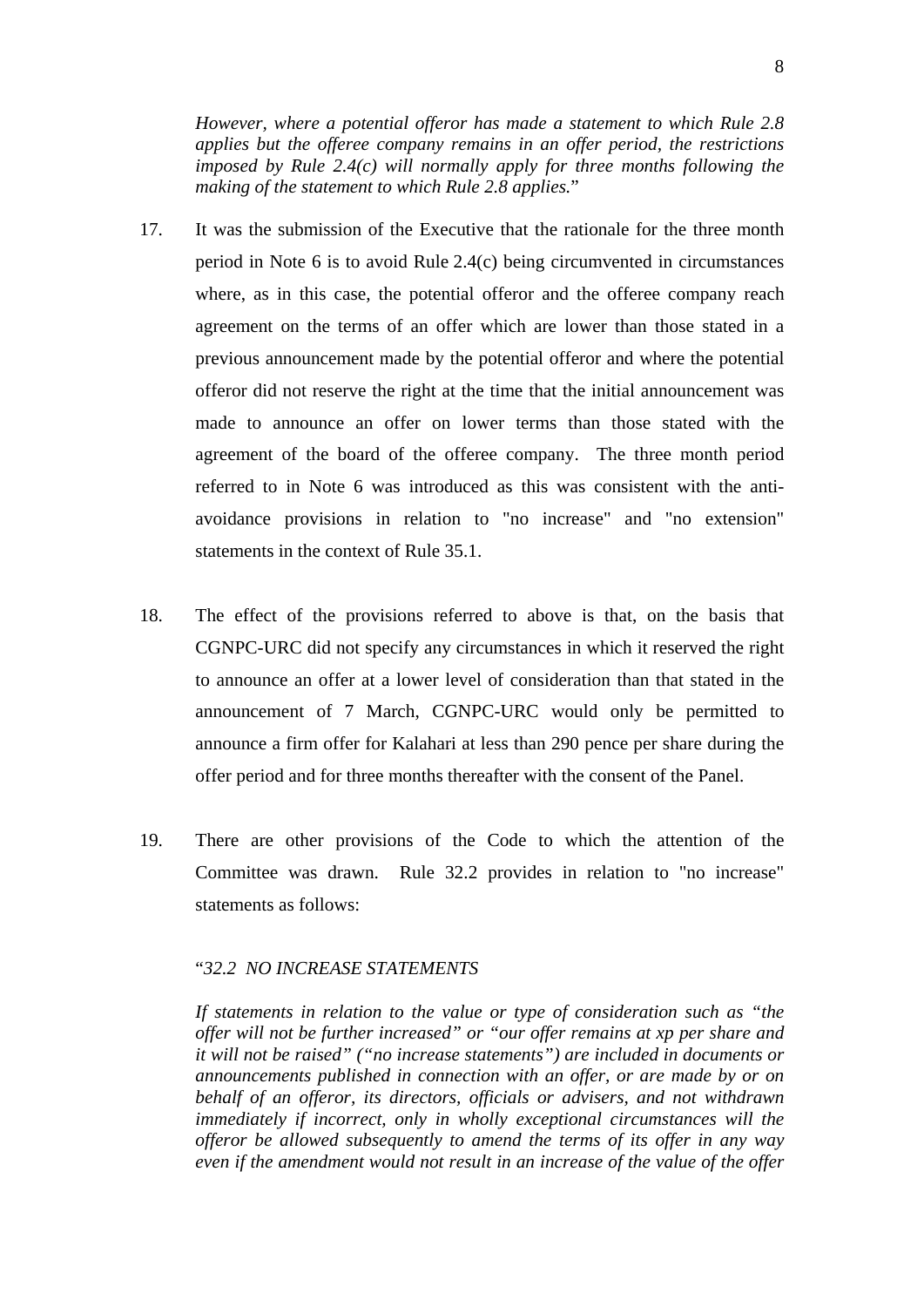*(eg the introduction of a lower paper alternative) except where the right to do so has been specifically reserved.*"

Rule 31.5 adopts an almost identical position in relation to "no extension" statements.

20. The Introduction to the Code at paragraph 2(a) states, in the first paragraph under the heading "Nature and purpose of the Code", that:

*"The Code is designed principally to ensure that shareholders are treated fairly and are not denied an opportunity to decide on the merits of a takeover and that shareholders of the same class are afforded equivalent treatment by an offeror. The Code also provides an orderly framework within which takeovers are conducted. In addition, it is designed to promote, in conjunction with the other regulatory regimes, the integrity of the financial markets."* 

21. The Code also contains six "General Principles" and reference has been made to General Principles 3 and 4 which state:

*"3. The board of an offeree company must act in the interests of the company as a whole and must not deny the holders of securities the opportunity to decide on the merits of the bid.* 

*4. False markets must not be created in the securities of the offeree company, of the offeror company or of any other company concerned by the bid in such a way that the rise or fall of the prices of the securities becomes artificial and the normal functioning of the markets is distorted."* 

#### **THE CORRECT TEST**

- 22. Both the Executive and Kalahari accepted that the question for the Executive and for the Committee was whether or not the circumstances and effect of the earthquake in Japan were such as properly to be characterised as "wholly exceptional" and such that the Panel should consent to the proposed reduction in the indicative offer price from 290 pence to 270 pence per share.
- 23. In the submission of CGNPC-URC that approach was challenged. It was said that: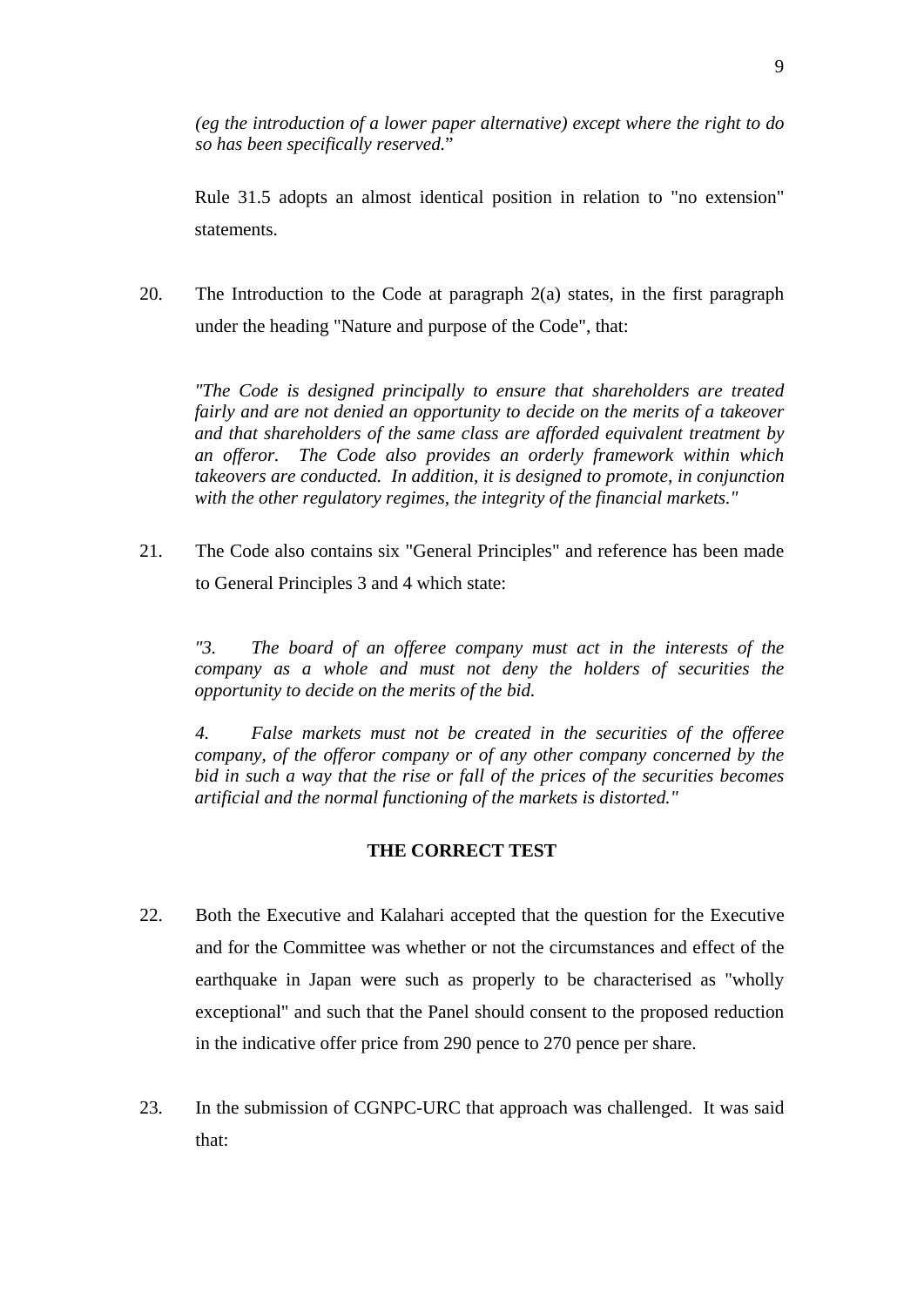(a) in contrast to the Code provisions for no increase and no extension statements, Rule 2.4(c) does not make any express reference to "wholly exceptional circumstances" but simply requires "the consent of the Panel";

(b) the omission of the words was deliberate following consultation by the Code Committee; and

(c) the consequence is that the Panel should consider the overall spirit and purpose of the Code, as stated in particular in General Principles 3 and 4, and all the relevant facts in reaching its decision whether or not to grant consent.

24. The Executive took issue with this submission, relying substantially on the words and explanation for them in the consultation paper, which expressly address and apply the principles set out in the Code in reaching the conclusions expressed. The Executive also pointed to:

(a) the expressed right at the time an indicative offer is made to make an offer at a lower price if the circumstances in which that might be done are specified, including the recommendation by the board of the offeree company of a lower price;

(b) the fact that there is no requirement for an offeror to announce an indicative offer price or to make a "no increase" or "no extension" statement and such statements are voluntary and so may be taken to have been intended to obtain some advantage; and

(c) it being of the first importance that offer-related information should be prepared with the highest standards of care and accuracy.

25. Whilst the Committee considers it to be unfortunate that neither Rule 2.4(c) nor the Notes on it make express reference to the criterion of "wholly exceptional circumstances", for the reasons submitted by the Executive and clearly stated by the Code Committee and confirmed by the Code Committee after considering the replies to the consultation paper, the Committee has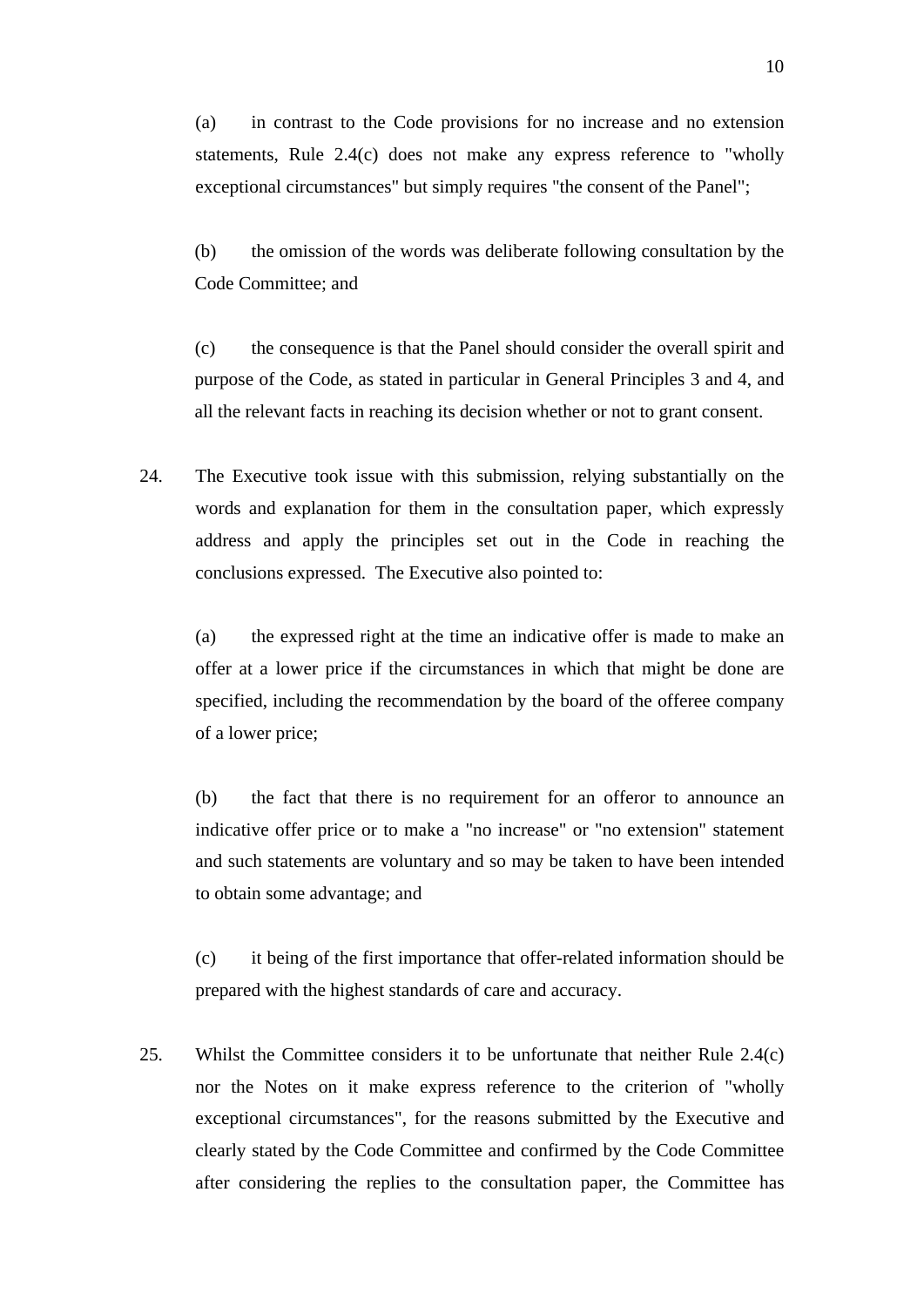concluded that the criterion is entirely appropriate, in particular in circumstances in which it is open to the potential offeror to qualify the indicative price by reference to specific circumstances, including the consent of the offeree board.

- 26. The Committee also believes that the criterion is well known and accepted by practitioners and endorses the analysis of the Code Committee in paragraph 4.1 of the consultation paper.
- 27. The Executive submitted that, in the context of this appeal, the relevant circumstances must be financial in nature and such that any decline in the value of the potential offer as a result must itself be wholly exceptional.
- 28. Kalahari submitted it is not necessary that the "wholly exceptional circumstances" should have a "wholly exceptional effect" on the offeree and accepted only that in order to be relevant they must have a substantial effect.
- 29. There is, in the view of the Committee, little to be said for debating the meaning of the words. They are ordinary English words; they require "something more" than "exceptional"; they are fact sensitive. The language and context emphasise that consent may only be given in very limited circumstances. In the view of the Committee, it is at least a requirement of the words that the relevant circumstances have an impact upon the very matter for which the consent of the Panel is sought and must at least be such as to justify the making of an offer, should one be made, at the proposed price below the indicative price.

#### "**WHOLLY EXCEPTIONAL"?**

## **The Submissions of the Executive**

30. The Executive rightly accepted that the Japanese earthquake and the consequences for the Fukushima nuclear reactor were exceptional and unforeseeable events, but submitted that: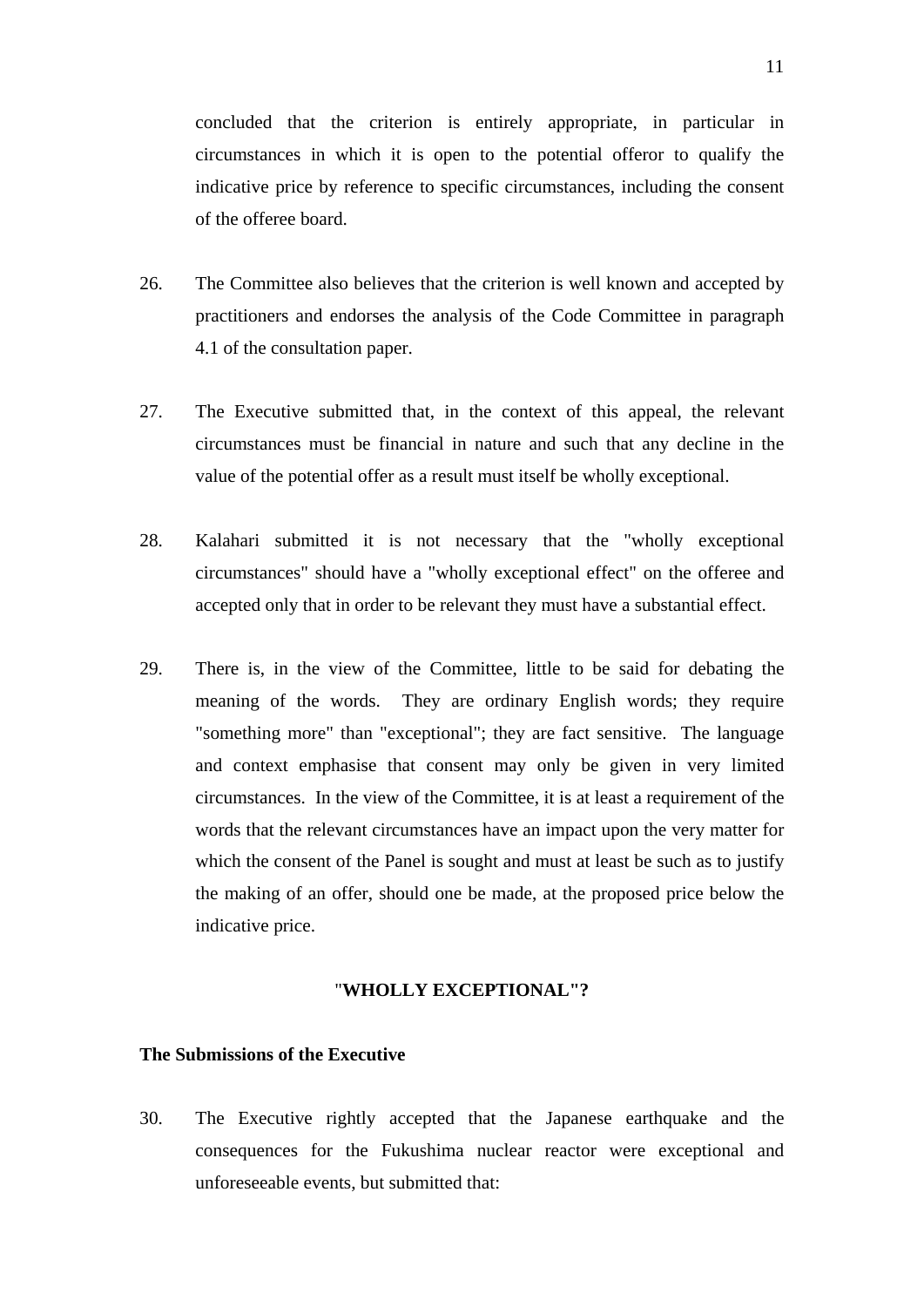(a) CGNPC-URC could have reserved the right in the 7 March announcement, on terms acceptable to the Panel, to make an offer at a lower value than 290 pence per share with the agreement of the board of Kalahari. Had they done so, then an offer of 270 pence per share would have been permissible under the Code;

(b) on the evidence, no such reservation was included in the announcement, despite CGNPC-URC wishing to do so, because the Kalahari board wished to send a clear public message that it would not contemplate any further price reduction;

(c) both parties must therefore have known that they were limiting their flexibility in the event of any unforeseen events. Indeed, had the reservations been included, it would have been entirely a matter for the board of Kalahari to consent or not to a lower price had such an event occurred. The fact that Kalahari now consented to a lower price cannot therefore of itself be considered to be exceptional;

(d) Kalahari and CGNPC-URC have considered the events in Japan and the impact which they may have on the value of the proposed offer. Whilst acknowledging that the board of Kalahari considered not only that it negotiated with skill and determination and had achieved an excellent result which it believes to be in the interests of the shareholders of Kalahari, the fact is that the parties have agreed that the indicative offer price should be reduced as a consequence of the events in Japan by 20 pence per share. 20 pence per share represents a discount of only 6.9% from the indicative offer price of 290 pence per share announced on 7 March; and

 (e) a discount of such a small amount was "almost immaterial" and was compelling evidence to demonstrate that the relevant circumstances were not wholly exceptional.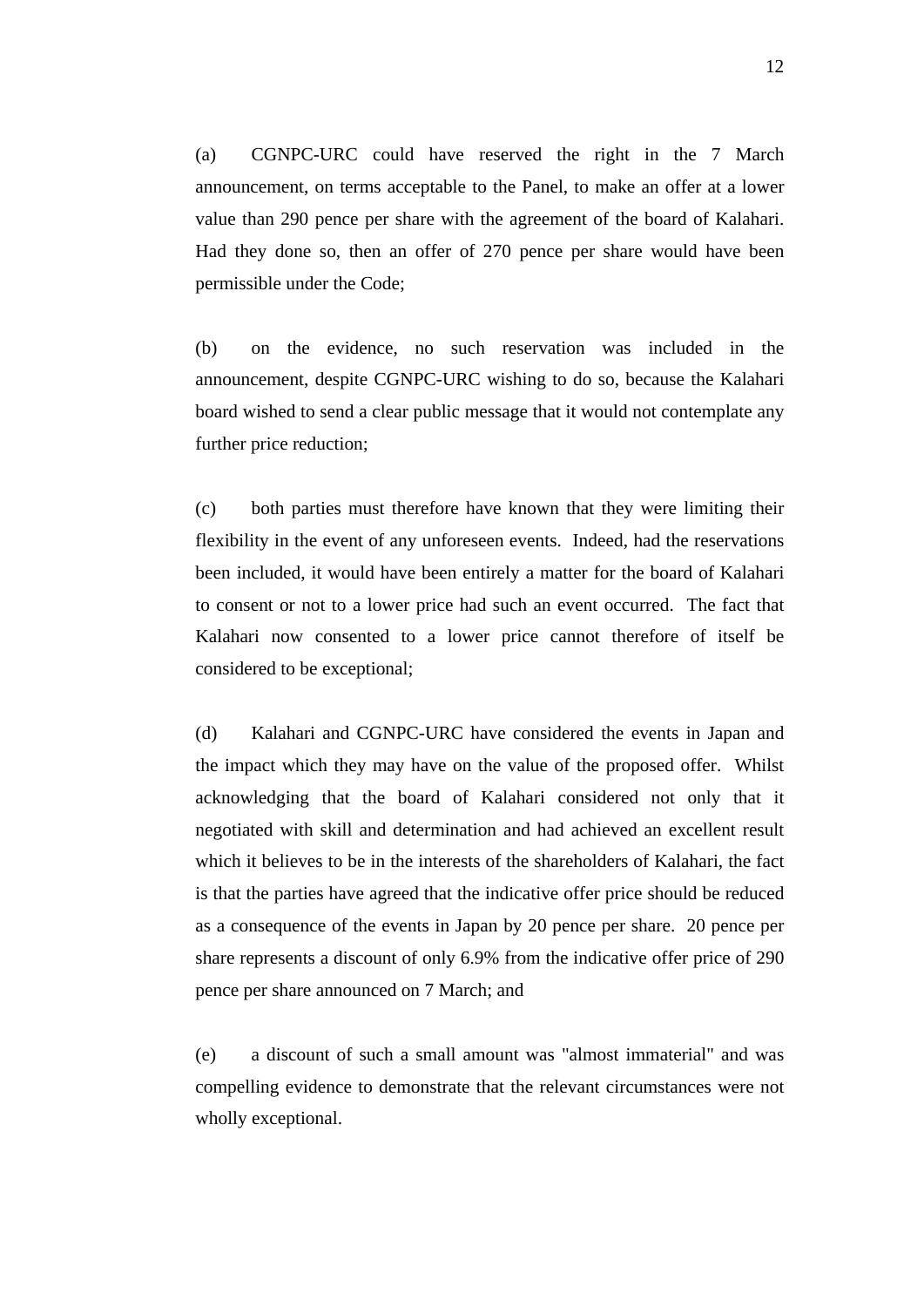#### **The Submissions of Kalahari**

## 31. Kalahari submitted that:

(a) the events at Fukushima caused material dislocation in the uranium and uranium related equity markets and caused major reviews of the use of nuclear power and the building of nuclear plants throughout the world;

(b) it was on 16 April (some 5 weeks after the earthquake) that CGNPC-URC informed Kalahari that they would be unable to proceed at 290 pence per share due to "being unable to secure certain regulatory approvals on the original pricing terms";

(c) Kalahari was left in no doubt that the offer would not proceed at 290 pence per share. In this context a reduction "only to 270 pence per share was a very good result for Kalahari shareholders". An announcement of the proposed reduction, the ruling of the Executive and this appeal was first made on 3 May;

(d) if the existing proposal were to be withdrawn and no reduced offer permitted, the consequence would likely be that the shares of both Kalahari and Extract would fall further and it is the market reaction to the value of the shares that should be taken into consideration when considering the effect on Kalahari, not the negotiated price reduction;

(e) General Principle 3 recognises the duty of directors to protect shareholders and to permit them to decide on the merits of a bid and consent would enable that to happen. The market recognised that the Panel had a discretion and recognised, if not anticipated, the effect of the events in Japan;

(f) the Panel had misdirected itself by taking account of the size of the price reduction in concluding whether or not wholly exceptional circumstances had occurred; and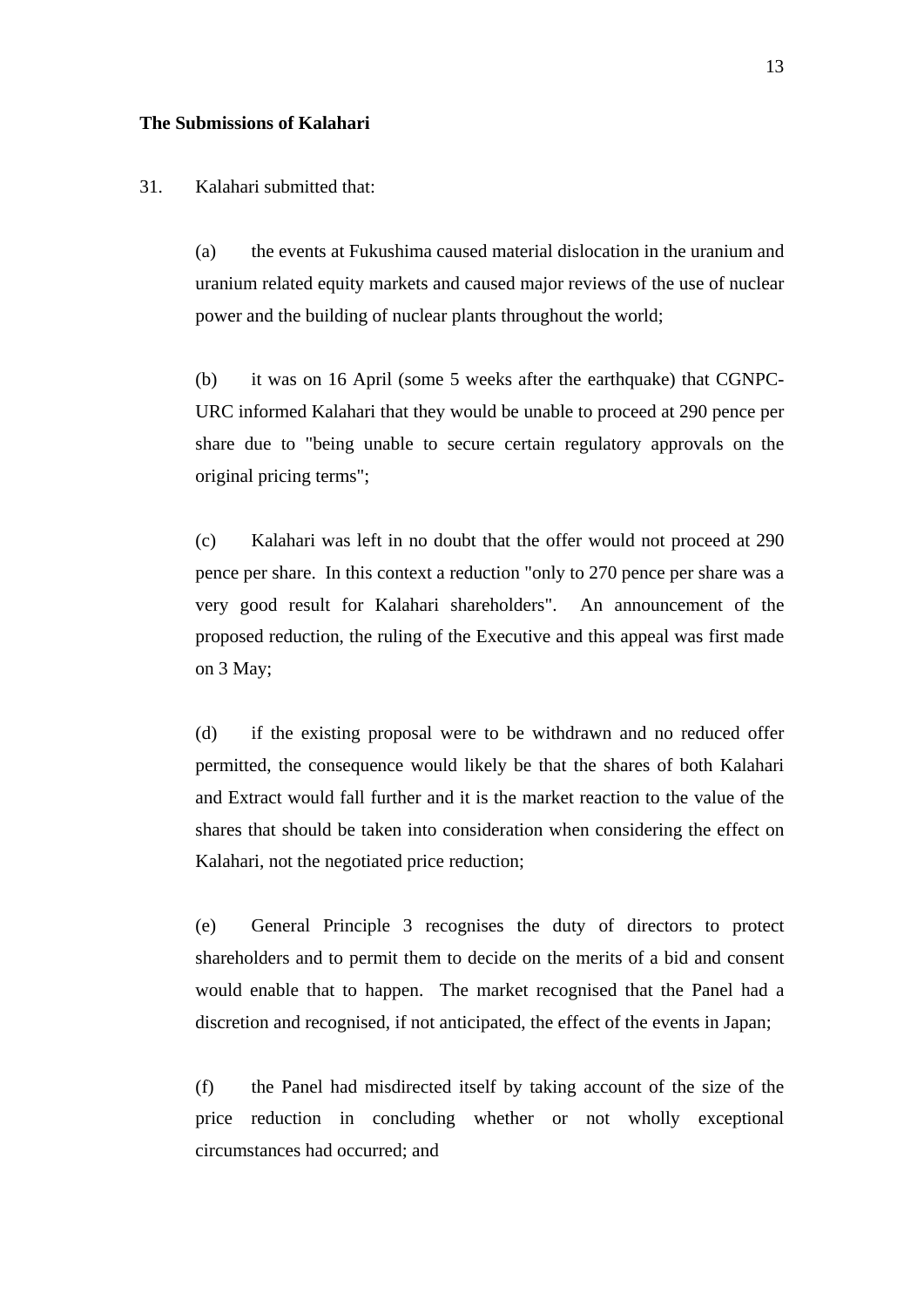(g) Kalahari summarised a key point of its submission in these terms:

*"The proposed price reduction represents a negotiated solution to accommodate those circumstances, while preserving for the shareholders (i) the right to consider the offer and (ii) the opportunity of obtaining substantially more than they would on a market exit should the offer lapse."* 

#### **The Submissions of CGNPC-URC**

32. CGNPC-URC expressly stated that it was not appealing the ruling of the Executive but wished to have its views considered. In addition to its submission about the applicability and meaning of "wholly exceptional", CGNPC-URC made the following points:

(a) in view of the interest of a third party, it was "important to Kalahari" to announce the possible offer from CGNPC-URC and both Kalahari and CGNPC-URC were eager to make a joint announcement to demonstrate that the proposed transaction was recommended;

(b) the inclusion of the price in the 7 March Rule 2.4 announcement was required by Kalahari in the light of the third party interest which had been publicly announced. The CGNPC-URC advisory team recommended that wording should be included in the Rule 2.4 announcement reserving the right for CGNPC-URC to make an offer at a lower price "with the recommendation of the Kalahari board" since this wording is generally considered standard language. CGNPC-URC believed the Kalahari board rejected the wording because it could not envisage any circumstances in which the directors could, in the exercise of their fiduciary duties, recommend a lower offer. Alternatively, Kalahari may have wanted to ensure that CGNPC-URC had no room for further renegotiation;

(c) from CGNPC-URC's perspective, the long term prospects for nuclear power and uranium pricing were fundamentally affected by the Fukushima events. CGNPC-URC had originally sought a greater reduction but Kalahari refused and 270 pence per share was the negotiated compromise. From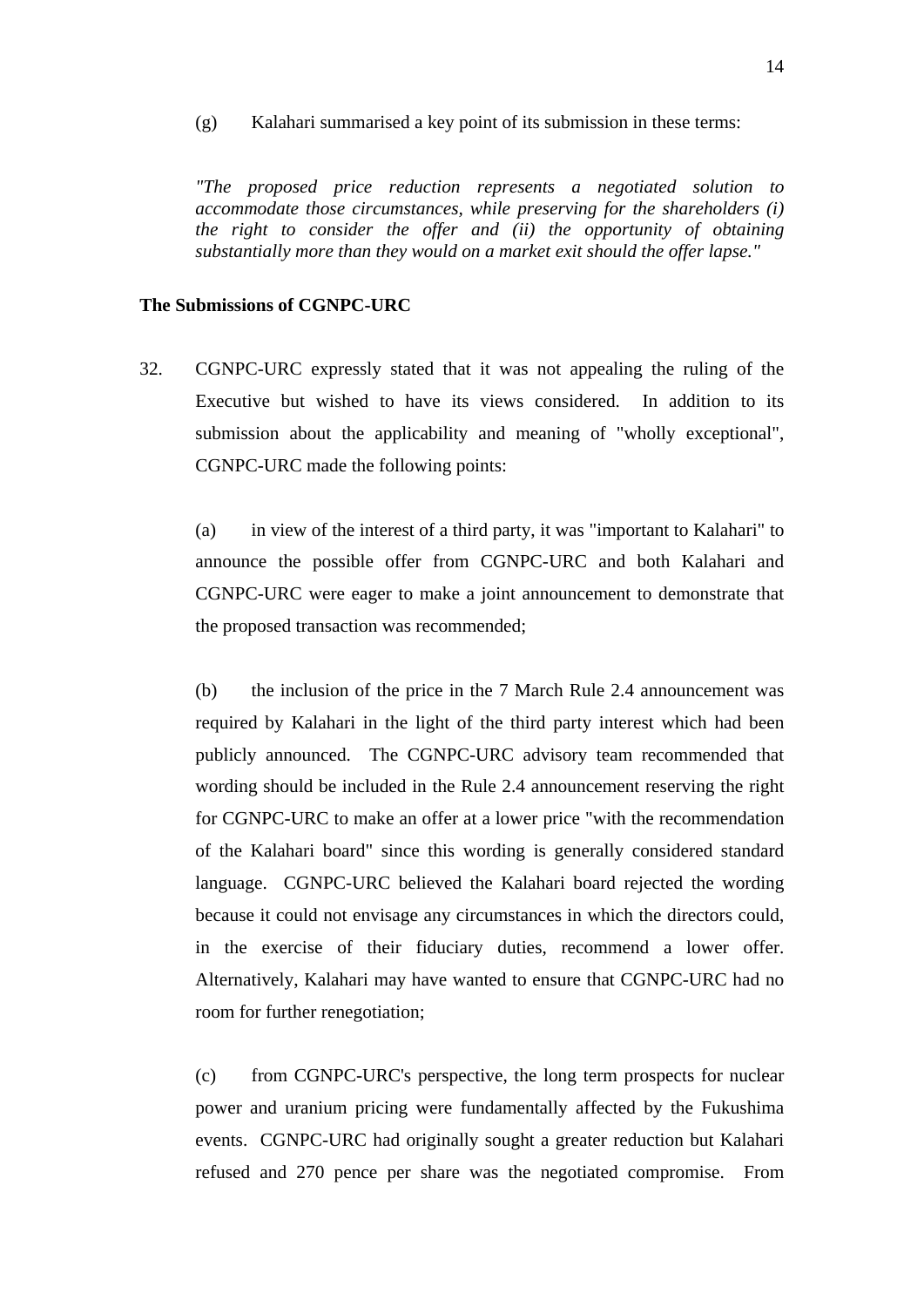CGNPC-URC's perspective, the transaction was still viable at 270 pence per share but was finely balanced;

(d) in light of the events, CGNPC-URC had discussions with the PRC regulators who indicated that it was unlikely that the PRC regulatory approvals would be forthcoming absent a reduction in the indicative offer price of 290 pence per share;

(e) CGNPC-URC believed paragraph 2(a) of the Introduction to the Code neatly encapsulated the issue faced by the Panel. It explains that the Code is designed principally to ensure that shareholders are treated fairly and are not denied an opportunity to decide on the merits of a takeover. It goes on to set out what CGNPC-URC regarded as important but secondary objectives which are to provide an orderly framework within which takeovers are conducted and to promote, in conjunction with other regulatory regimes, the integrity of the financial markets;

(f) in the view of CGNPC-URC, the impact of the Japanese earthquake on Kalahari and its interest in Extract was exceptional and material. The fact that the price revision required was not exceptional reflected a whole range of factors and judgments on the part of CGNPC-URC;

(g) General Principle 3 meant that the Panel should intervene to enable Kalahari shareholders to decide on the merits of the proposed offer; and

(h) CGNPC-URC believed that no General Principle 4 concerns should arise in this case if the parties were permitted to proceed at the lower price, in particular because:

(i) the Rule 2.4 announcement contained a significant number of pre-conditions which must be satisfied or waived before a firm Rule 2.5 offer announcement could be released and, in the circumstances, the announced price was only one of many variables which would have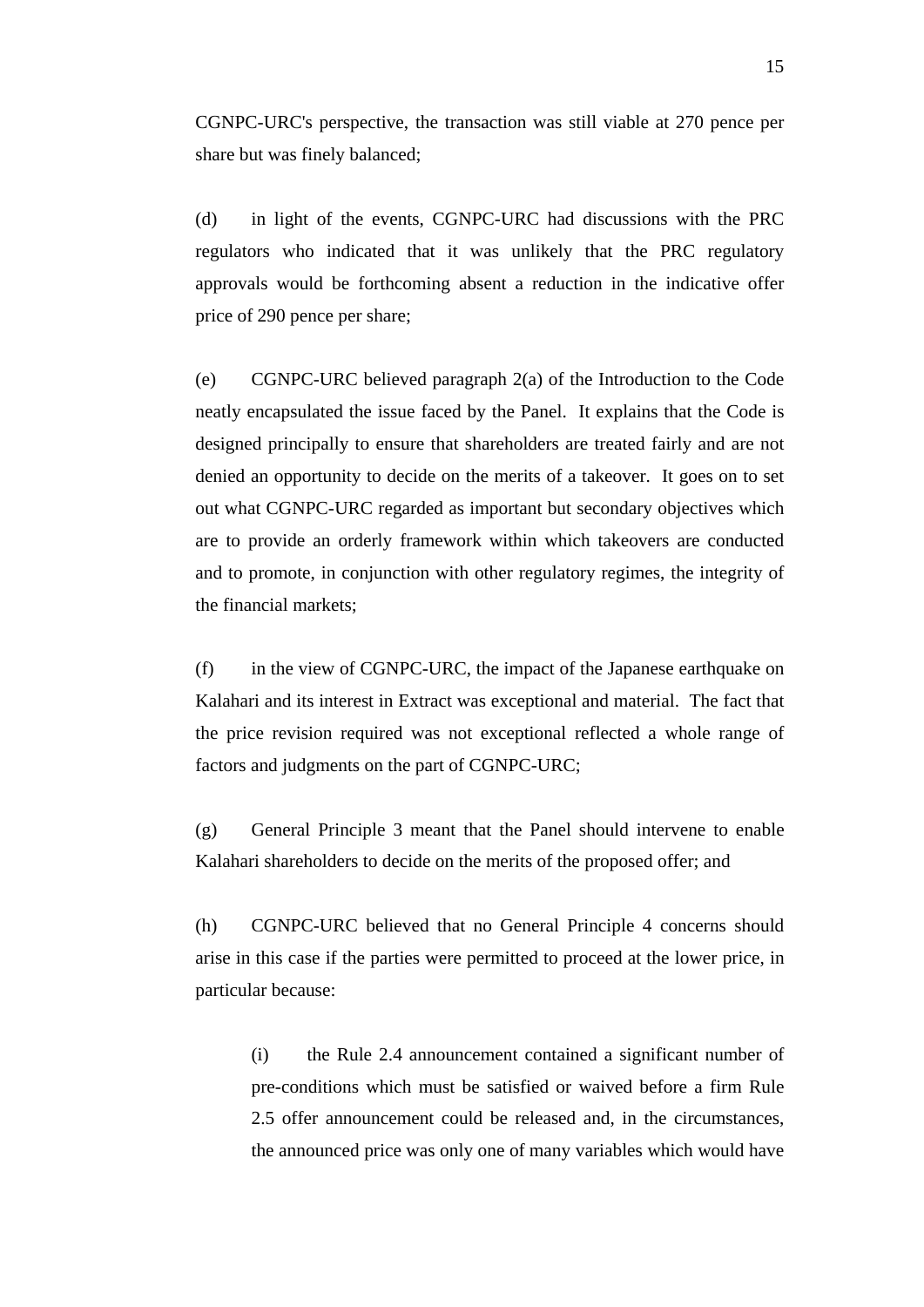to be taken into account by the market when assessing the impact on the price of Kalahari securities of the possible offer price; and

(ii) the effect on the market of denying the revised offer to be made was likely to be more pronounced than if a revised offer was permitted and would not appear to assist any Kalahari shareholder who might have placed reliance upon an offer, if made, being at 290 pence per share and no lower and sold shares. It simply increases the number of Kalahari shareholders who will be adversely affected because no offer at all will be made.

#### **COMMENT**

33. The Committee has carefully considered these submissions. It makes the following observations:

(a) a number of "precedents" were cited by the participants to the appeal. None were of any real assistance. The issue is, as stated, fact sensitive and the precedents are readily distinguishable from the present facts;

(b) the Committee was provided with reports and figures which demonstrate and support the submission of Kalahari noted at paragraph 31(a) and which also record that many uncertainties remain. It is not of course suggested that the events had any direct impact on Husab;

(c) in the period following the 7 March announcement and between the earthquake on 11 March and the announcement of the proposed revision to the price on 3 May:

(i) Kalahari (on 14 April) referred publicly and favourably to the proposed offer of 290 pence per share;

(ii) Kalahari was first informed on 16/17 April by CGNPC-URC that a firm intention to make an offer would not be forthcoming unless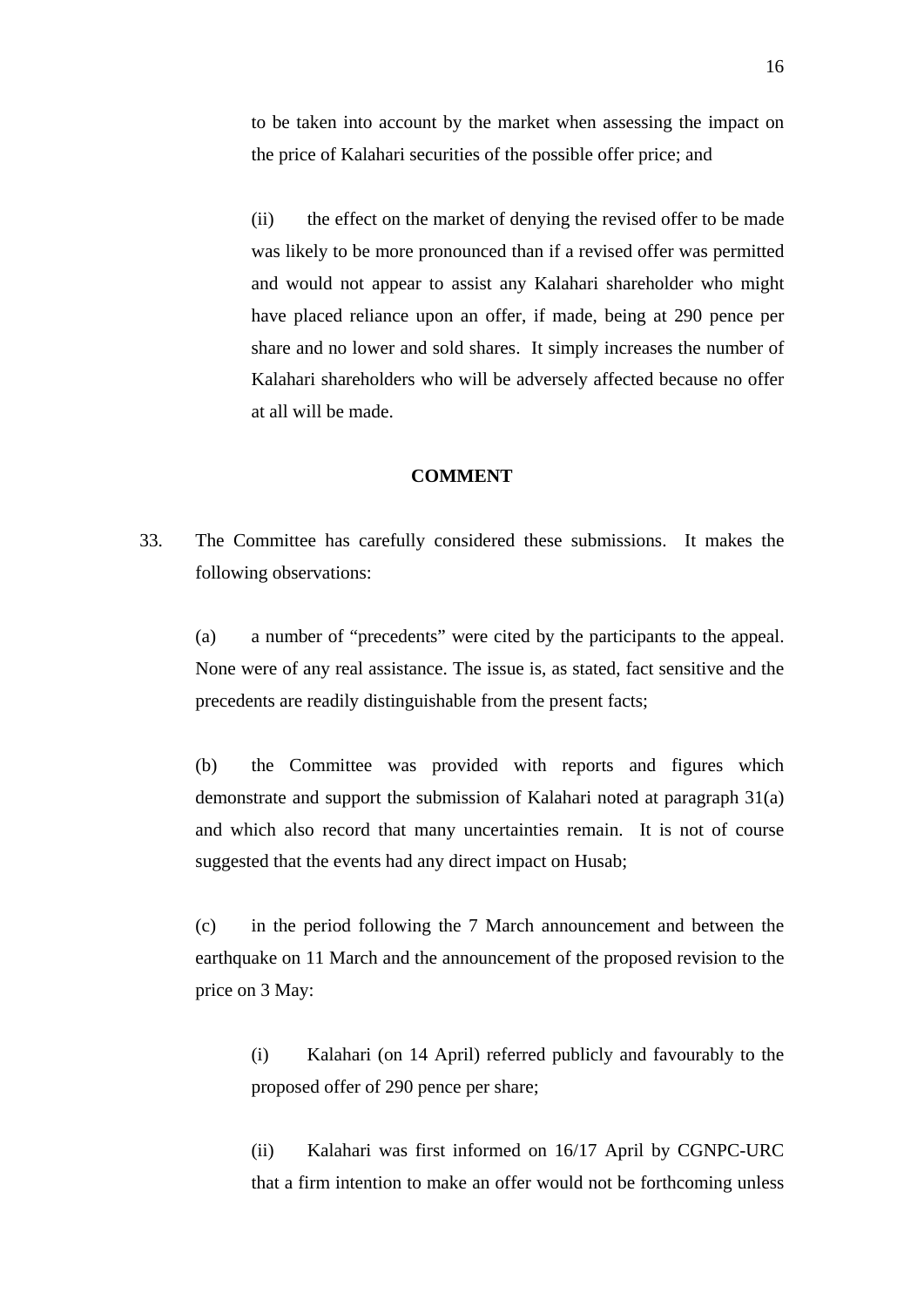the 290 pence price was renegotiated and, after negotiation, the 270 pence price was then agreed;

(iii) the Executive was first consulted on 16 April and, following written submissions, confirmed on 28 April its preliminary view, expressed on 18 April, that consent would not be given;

(iv) the announcement by Kalahari on 3 May of the proposed reduction in price and of this appeal was made with the consent of CGNPC-URC. The announcement stated that there could be no certainty that an offer would be made even if the appeal succeeded and noted that CGNPC-URC retained the right to make an offer for Kalahari at 290 pence per share irrespective of the outcome of the appeal;

(v) between 14 March and 5 May, over 59 million shares were traded in Kalahari. During that period Kalahari shares closed at prices ranging from 209 to 275 pence per share. There are approximately 245 million Kalahari issued shares; and

(vi) there can of course be no certainty as to the considerations which influenced those who elected to sell and to buy Kalahari shares in this period, but it is not correct to focus only on the interests of current shareholders in any offer that might be made.

(d) The Committee has already referred to the evidence relating to the fall in the price of uranium and related equity markets following the earthquake. However, it is also to be noted that Husab is not expected to produce uranium before late 2013 or early 2014, when it is expected that it will be one of the three largest uranium mines in the world, and fluctuations in the prices of commodities for a number of reasons are not uncommon. The evidence also clearly demonstrates the continued expectation of substantial increases worldwide in nuclear generating capacity over both the medium and the long term and particularly so the PRC. Indeed to date the evidence is that the long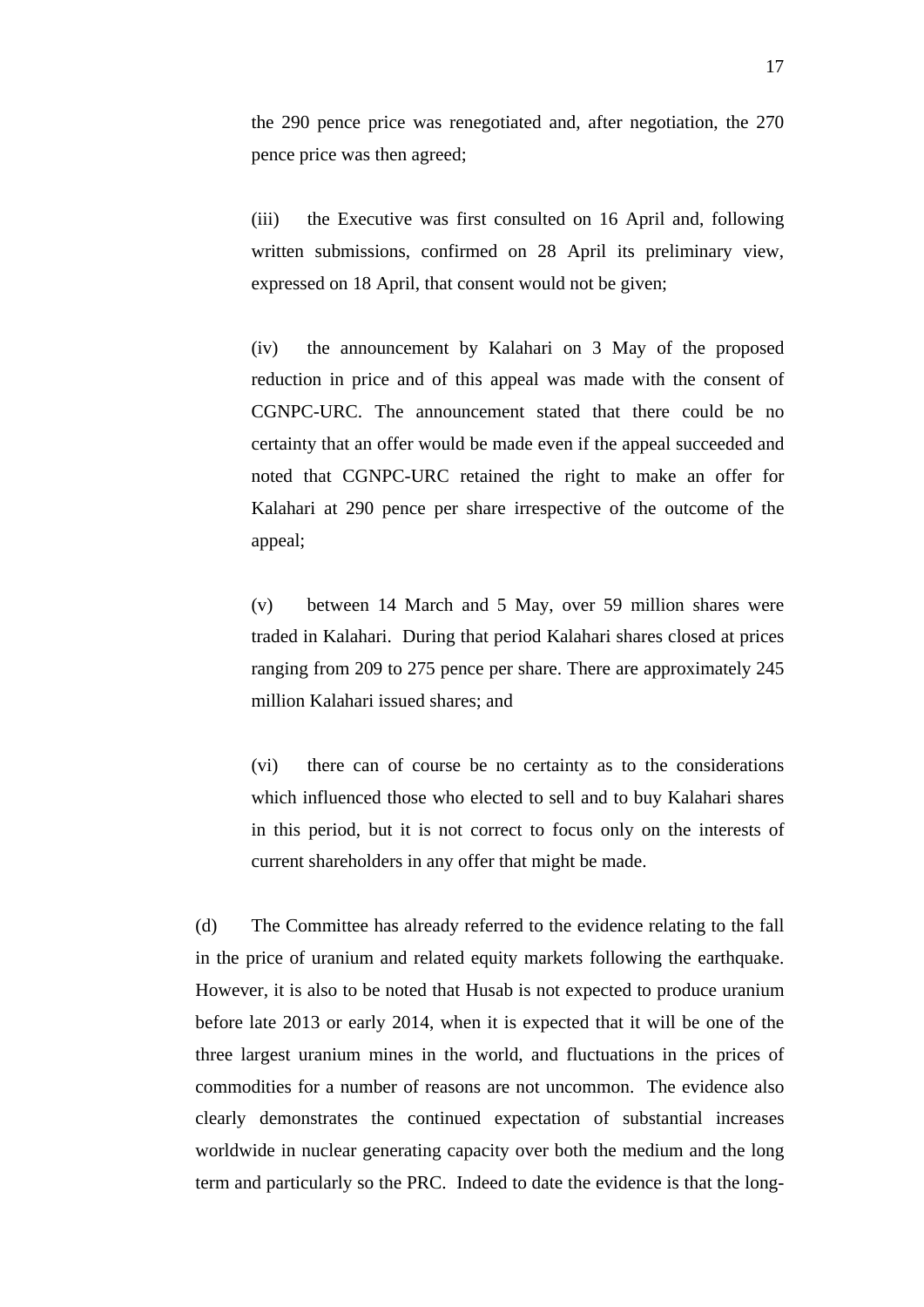term price of uranium has suffered only a modest fall. Further, the fact that CGNPC-URC has agreed to a price of 270 pence per share (and not ruled out a higher price) is at the least good evidence of the perceived value of Kalahari following the earthquake.

#### **DECISION**

## 34. The Committee considers that:

(a) it is of the first importance to the maintenance of market integrity, itself one of the key objectives of the Code, that the market can rely upon public statements made in bid situations. That is the rationale not only of Rule 2.4(c) but also of Rules 31.5 and 32.2 and many other Rules of the Code;

(b) that objective is not qualified by or to be balanced against General Principle 3 that shareholders should not be deprived of the opportunity to decide on the merits of a bid. The Committee accepts the submission of the Executive that General Principle 3 is the principle upon which the provisions of the Code restricting matters which might frustrate an offer are based. That has no relevance in the present context, which is concerned with a specific Rule applicable to a specific transaction;

(c) it was open to CGNPC-URC and Kalahari to make an announcement which did not include the price of 290 pence per share. It was also open to them, having included the price, to provide expressly that the price might be reduced if the board of Kalahari consented to the reduction. Whatever the reason that that was not done, it remains the case that it was a deliberate decision not to provide for unforeseen circumstances in which the board might think such a reduction appropriate;

(d) the "wholly exceptional circumstances" test is as a matter of both language and principle rightly to be applied as indeed requiring something wholly exceptional to justify departure from the terms of the 7 March announcement; and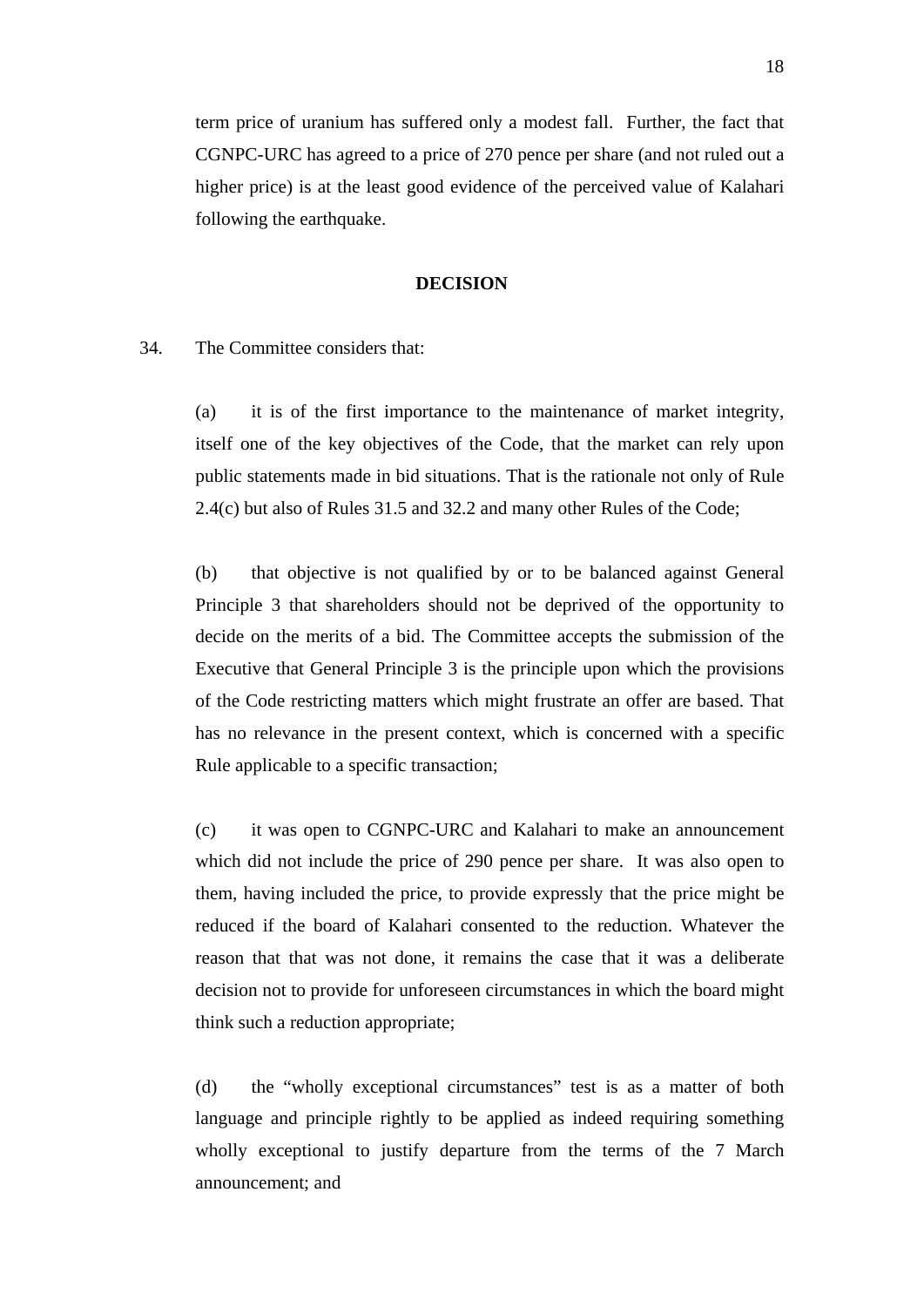(e) the Committee considers that an assessment of the factors to which it has referred comes down in favour of the ruling of the Executive.

35. In summary:

(a) it is of the first importance to the integrity of the market that, as the Code Committee expressed it, "the principle of certainty and orderly conduct should prevail over" any apparent disadvantages arising from an inability to reduce the price unless the circumstances are indeed "wholly exceptional" which, in the circumstances of this matter, the Committee does not consider that they are;

(b) it was a deliberate decision of the parties to announce the proposed price and to provide no mechanism for dealing with circumstances in which agreement might be made to reduce it; and

(c) the impact of the earthquake in Japan (itself an exceptional and unforeseeable event) on the value and price of the shares in Kalahari remains uncertain as the events occurred only some two months ago and the parties themselves have assessed that impact by a reduction in price of only 6.9%.

For these reasons, the Committee unanimously determined that the appeal by Kalahari should be dismissed.

25 May 2011